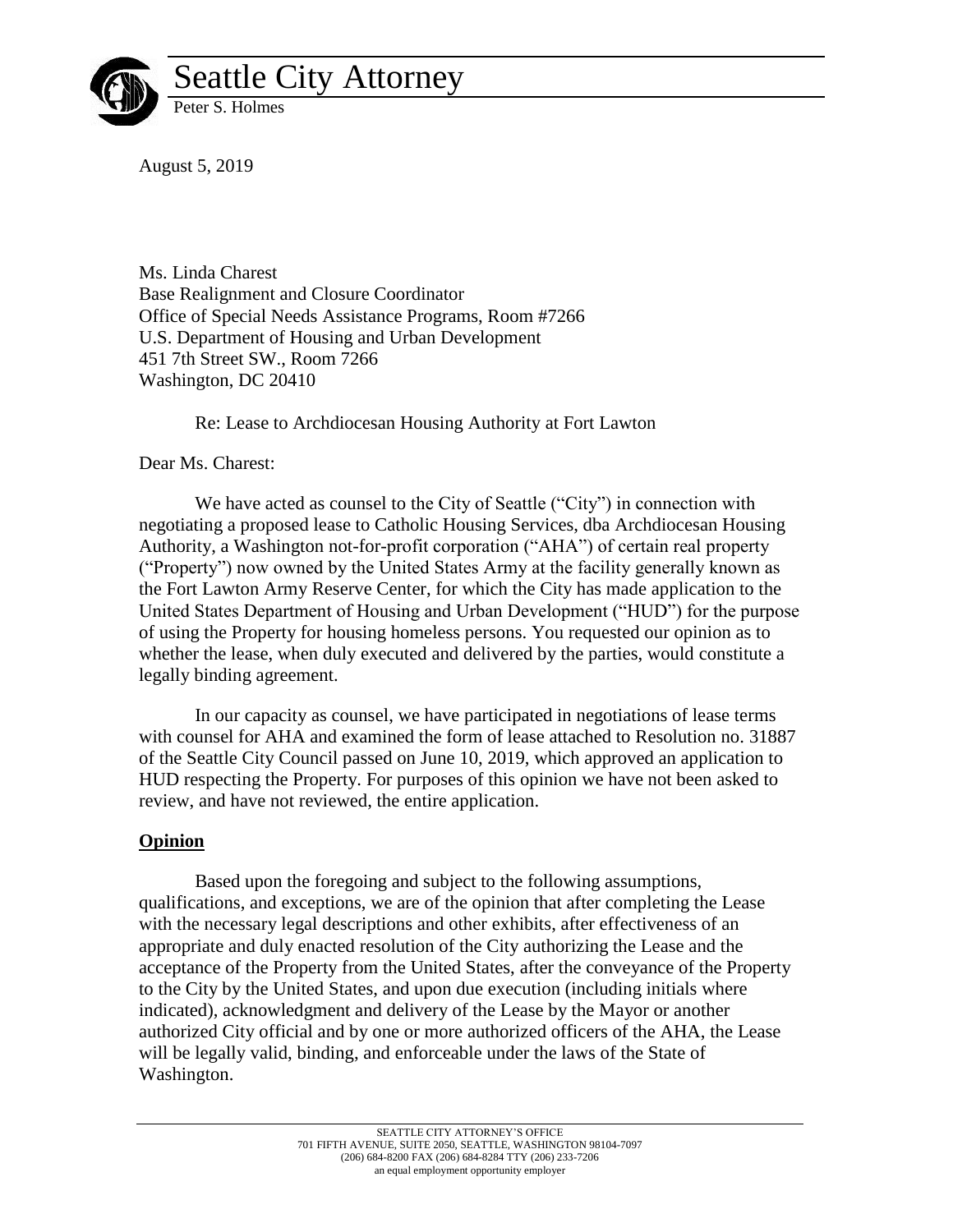Department of Housing and Urban Development August 5, 2019 Page 2

## **Assumptions, Qualifications and Limitations**

This opinion is based upon and subject to the following assumptions:

(a) We assume that the copies of the Lease, including Exhibits, that we have reviewed are identical to the copies submitted to you. We assume that prior to execution the Lease will be completed with appropriate and consistent insertions, including final Exhibits as contemplated by the form of Lease and supplementation or modification of Exhibits where appropriate to conform to the Lease text. We assume other agreements or documents between the City and AHA will be consistent with the provisions of the Lease.

(b) We assume that: (i) the AHA validly exists and will remain in existence as a not-for-profit corporation under the laws of the State of Washington and that the AHA has and will have all necessary legal power and authority to execute, deliver, and perform the Lease; and (ii) before executing the Lease, the AHA will have duly authorized its execution and delivery by the officers(s) of the AHA who execute the Lease, which authorization will remain in full force and effect. We further assume that the United Indians of All Tribes Foundation will be in existence as a not-for-profit corporation under the laws of the State of Washington with full capacity to enter into the agreement as contemplated by the Lease, and that the governing bodies of that corporation will duly authorize the agreement between AHA and such corporation required by the Lease. We assume that neither AHA nor United Indians of All Tribes Foundation will be subject to any disqualification from participation in any transaction involving the grant or use of public funds or property, whether by reason of any activities, purposes, or policies of such organization or otherwise.

(c) We assume that: (i) before executing the Lease by the City, the City will have complied with all applicable requirements under the Washington State Environmental Policy Act ("SEPA") and regulations and that no relevant determination or environmental document will still be subject to appeal or will have been ruled invalid or inadequate, or ordered to be withdrawn or modified, by any hearing examiner, administrative body, or court; (ii) that, prior to executing the Lease by the City, the City Council will have duly adopted amendments to zoning regulations for the Property, which will have taken effect and will permit the uses and improvements contemplated by the Lease, consistent with the City's then effective Comprehensive Plan, as amended; and (iii) that no order, judgment or decree of any court or administrative body of competent jurisdiction will enjoin, invalidate, stay, or otherwise impair the effectiveness of the amendments.

(d) We assume that, in connection with all City actions described above, all required notices, publications, and hearings have been and will be duly and timely made and conducted in accordance with applicable law.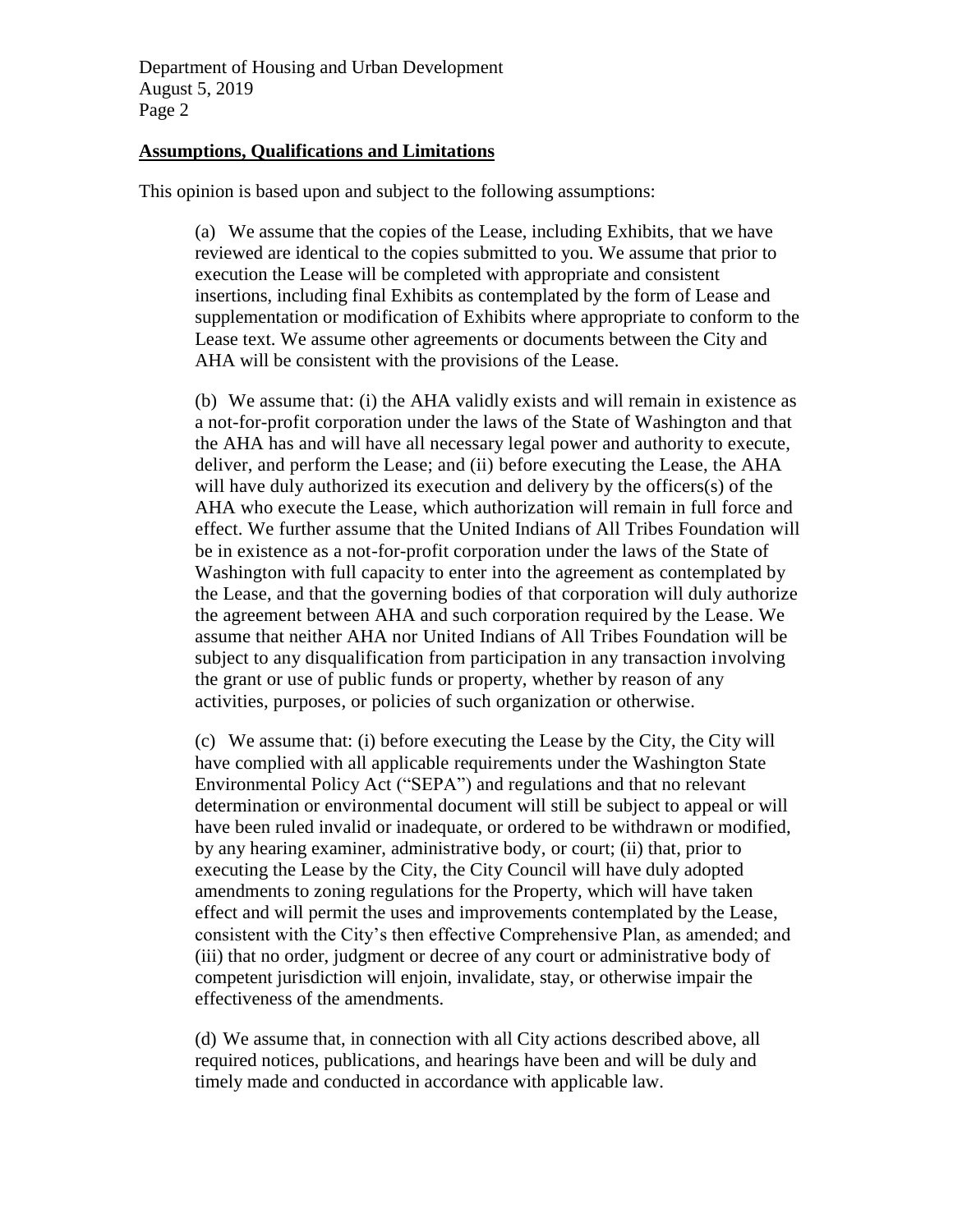(e) We assume that the legal description of the parcel(s) in the final Exhibit D to the Lease will be complete, accurate, and adequate, and consistent with the deed conveying the Property from the United States to the City.

(f) We assume that, prior to executing the Lease, the parcel described in the final Exhibit D to the Lease will have been legally divided from the remainder of the Fort Lawton Property (as defined in the Lease) by the United States in a transaction exempt from Washington State and City subdivision laws, or will have been so divided in accordance with such laws, and that such parcel will satisfy the applicable legal requirements for the establishment and construction thereon of the improvements and uses contemplated by the Lease.

(g) The Lease presumes the conveyance of the Property to the City by the United States will have occurred. We assume that the terms of conveyance from the United States and any encumbrances to which the Property is subject will not contain any provisions that would conflict with the Lease or render any provisions of the Lease invalid or unenforceable.

(h) We assume that the final terms of the City's Application (as defined in the Lease), as approved by HUD, will not contain any provisions that would, as a result of the references to the Application in the Lease, render any provisions of the Lease invalid or unenforceable.

In addition, this opinion is subject to the following qualifications, and limitations:

(a) The enforceability of the Lease may be subject to the effect of: (i) applicable state or federal bankruptcy, insolvency, conservatorship, receivership, seizure, liquidation, reorganization, moratorium, or similar laws, now or hereafter in effect, affecting the rights of lessors, lessees, contracting parties, or owners of interests in property generally; (ii) state and local laws protecting the rights of residential tenants who may occupy housing at the Property; (iii) insurance laws or regulations, to the extent they may affect the enforceability of provisions relating to insurance, casualty, indemnification, liabilities, releases, and waivers of claims or immunities; (iv) environmental laws or regulations, to the extent they may affect the enforceability of provisions relating to liabilities or obligations relating to hazardous or toxic substances; (v) defenses that could arise based on a lessor's breach a covenant of quiet enjoyment, or constructive eviction; (vi) rules of law and principles of equity: (A) relating to concepts of unconscionability, mistake, fraud, or misrepresentation, impracticability, or impossibility, frustration, laches, good faith and fair dealing, materiality, forfeiture, and mitigation; (B) relating to the availability of specific performance, injunctive relief, and other equitable remedies (regardless of whether considered in a proceeding in equity or at law), or limiting the availability of a remedy where another remedy has been elected; (C) limiting the effect of provisions requiring that any modifications or waivers be in writing and